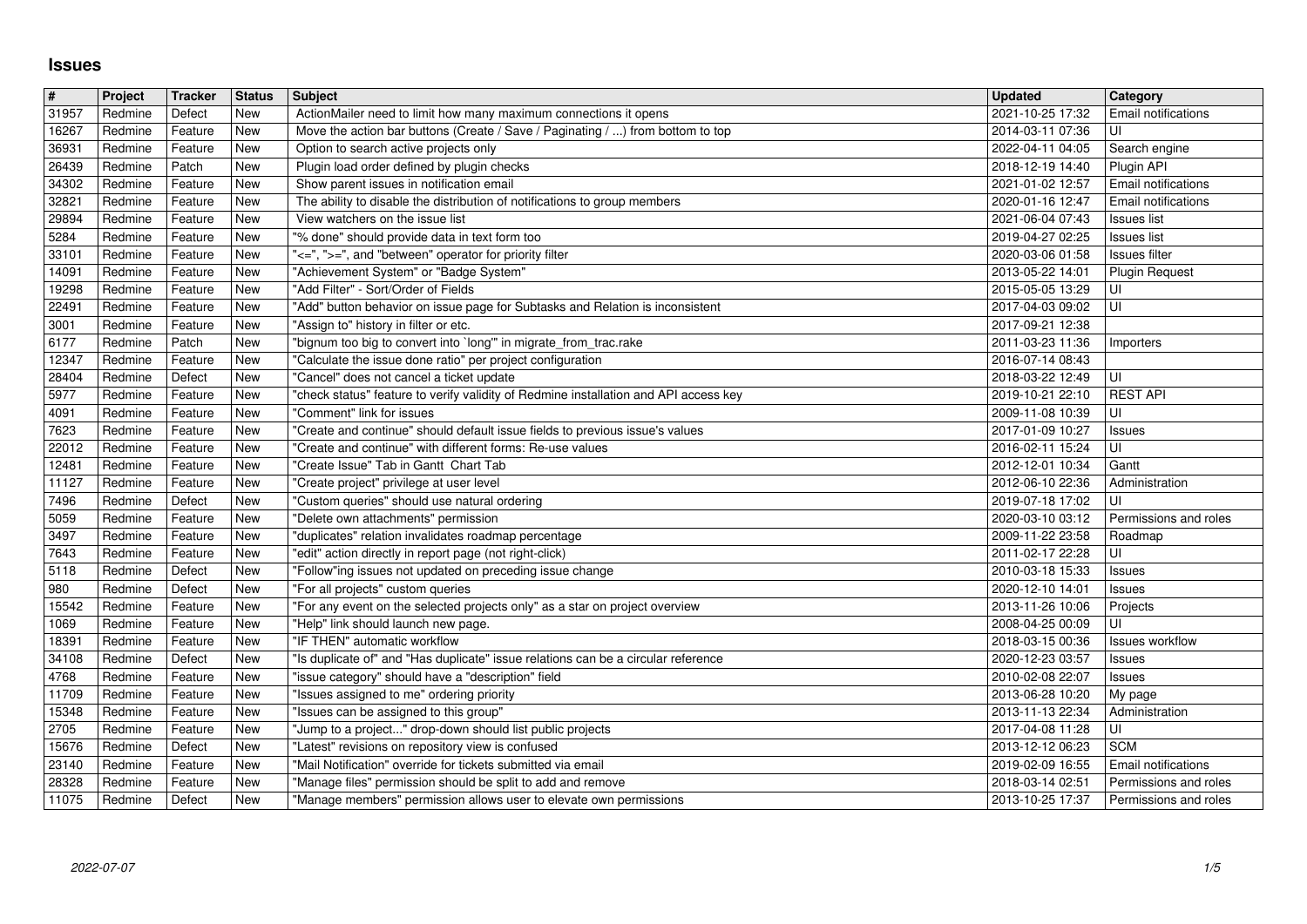| $\overline{\mathbf{H}}$<br>25473 | Project<br>Redmine | <b>Tracker</b><br>Defect | <b>Status</b><br>New     | <b>Subject</b><br>"Message XYZ can not be processed" is the only error message logged when an incoming email fails to scrape due to                                          | <b>Updated</b><br>2017-07-27 14:04   | <b>Category</b><br>Email receiving                 |
|----------------------------------|--------------------|--------------------------|--------------------------|------------------------------------------------------------------------------------------------------------------------------------------------------------------------------|--------------------------------------|----------------------------------------------------|
|                                  |                    |                          |                          | confusion over the associated issue id                                                                                                                                       |                                      |                                                    |
| 1043<br>6613                     | Redmine<br>Redmine | Feature<br>Feature       | <b>New</b><br>New        | "My Calendar" page to show assigned items (patch incl)<br>"New Icon" for lately added new feature/fixes in Roadmap View                                                      | 2015-09-01 06:34<br>2015-03-06 04:58 | UI<br>Roadmap                                      |
| 836                              | Redmine            | Feature                  | New                      | "New Issues" component for "My Page"                                                                                                                                         | 2011-03-29 14:23                     | My page                                            |
| 10717<br>12983                   | Redmine<br>Redmine | Feature<br>Patch         | <b>New</b><br>New        | "Only display statuses that are used by this tracker" should hide empty line and columns<br>"Only for things I watch or I'm involved in" sends notifications only for issues | 2014-05-14 14:43<br>2013-12-12 15:53 | Issues workflow<br><b>Email notifications</b>      |
| 25357                            | Redmine            | Feature                  | <b>New</b>               | "Raw view" of a file in repository                                                                                                                                           | 2017-06-02 18:51                     | UI                                                 |
| 9560<br>4626                     | Redmine<br>Redmine | Defect<br>Feature        | New<br>New               | "Short" commit messages show textile formatting<br>"Spent time" entries on Activity page should be on the day when the time was spent - not on the day when "Spent time" was | 2011-11-13 16:04<br>2013-04-03 17:52 | <b>SCM</b><br>Time tracking                        |
| 14966                            | Redmine            | Feature                  | <b>New</b>               | logged<br>"Spent Time" report: maximal criteria amount is hard-coded by now, should become configurable                                                                      | 2013-09-22 15:01                     | Time tracking                                      |
| 18468                            | Redmine            | Feature                  | New                      | "Submit and return" for edit issue screen                                                                                                                                    | 2016-01-19 16:06                     | <b>Issues</b>                                      |
| 17116<br>37077                   | Redmine<br>Redmine | Feature<br>Feature       | New<br>New               | "Subprojects on Main Projects" - Issues / Roadmap Pages Settings Separation<br>"Unifying" core/custom field logic                                                            | 2014-06-06 11:37<br>2022-05-06 00:14 | UI<br>Custom fields                                |
| 5119                             | Redmine            | Patch                    | New                      | "User group" custom field                                                                                                                                                    | 2010-03-30 17:25                     | Custom fields                                      |
| 397<br>3879                      | Redmine<br>Redmine | Feature<br>Feature       | New<br>New               | "User Story" Agile concept support<br>"What Links Here" in right hand column                                                                                                 | 2010-03-24 20:01<br>2015-04-07 18:17 | Wiki                                               |
| 29681<br>27381                   | Redmine<br>Redmine | Defect<br>Feature        | New<br><b>New</b>        | "x%x%" is rendered as "&" in Textile formatter<br>% Complete respond to status change in UI                                                                                  | 2018-09-27 05:09<br>2017-11-05 09:22 | Text formatting                                    |
| 7636                             | Redmine            | Feature                  | <b>New</b>               | % custom field                                                                                                                                                               | 2011-02-16 21:18                     | Custom fields                                      |
| 27965<br>6419                    | Redmine<br>Redmine | Feature<br>Defect        | <b>New</b><br>New        | % Done and Estimated Hours field to be added in Spent Time<br>%Done <= 99 filter not removing row for version that's 100% complete                                           | 2018-01-10 11:36<br>2010-10-25 16:59 | Time tracking<br>Gantt                             |
| 13527<br>7651                    | Redmine<br>Redmine | Feature<br>Defect        | New<br>New               | 'Display name' for users<br>'Invalid form authenticity token' when updating issue causes dataloss                                                                            | 2013-03-20 08:19<br>2016-03-16 12:13 | Administration<br>Issues                           |
| 10117                            | Redmine            | Feature                  | New                      | 'Permission - Project - Manage Groups' required                                                                                                                              | 2022-02-16 08:29                     | Groups                                             |
| 17768<br>785                     | Redmine<br>Redmine | Defect<br>Feature        | New<br>New               | (Probably) incorrect display of RTL languages<br>(R)Doc interface                                                                                                            | 2014-09-01 10:31<br>2016-09-13 04:19 | 118n<br>Documentation                              |
| 12013                            | Redmine            | Feature                  | New                      | +1 button                                                                                                                                                                    | 2012-10-05 14:04                     | <b>Issues</b>                                      |
| 23143<br>23144                   | Redmine<br>Redmine | Feature<br>Feature       | <b>New</b><br>New        | +menu: allow creation of sub tasks as well<br>+menu: make menu items dynamic, i.e. context dependent                                                                         | 2016-08-08 08:30<br>2016-07-17 04:03 | UI<br>UI                                           |
| 4538<br>33216                    | Redmine<br>Redmine | Defect<br>Feature        | <b>New</b><br><b>New</b> | .htaccess redirect rules not working when multiple CGI/FastCGI modules enabled<br>/my/account: Prevent users from changing their Email [redmine 4.1.0 stable]                | 2011-09-17 13:06<br>2020-03-31 10:11 | Permissions and roles<br>Accounts / authentication |
| 34045                            | Redmine            | Feature                  | New                      | 1 minute expire-able RedmineCacheCredMax                                                                                                                                     | 2020-09-29 03:54                     | SCM extra                                          |
| 29819<br>33629                   | Redmine<br>Redmine | Defect<br>Defect         | New<br>New               | 3.4.6, SQLSERVER 2014. Incorrect syntax near 'OFFSET'<br>403 on Versions via API and individual versions via WebUI and API                                                   | 2020-04-06 15:13<br>2020-06-18 17:07 | Database<br>Permissions and roles                  |
| 28705<br>11683                   | Redmine<br>Redmine | Defect<br>Defect         | <b>New</b><br><b>New</b> | 403/Not allowed on issue view for non member users<br>404 on redirect after creating new issue.                                                                              | 2018-05-08 11:02<br>2012-09-12 05:05 | Permissions and roles<br><b>Issues</b>             |
| 23037                            | Redmine            | Defect                   | New                      | 500 error when posting on the forums                                                                                                                                         |                                      | 2019-05-23 09:47   Website (redmine.org)           |
| 13430<br>9377                    | Redmine<br>Redmine | Defect<br>Defect         | <b>New</b><br><b>New</b> | :export does not force export on .xml file<br><br>> is not inserted before macro in Wiki                                                                                     | 2021-06-29 07:14<br>2011-10-06 19:01 | Wiki<br>Text formatting                            |
| 4267<br>1037                     | Redmine<br>Redmine | Feature<br>Feature       | New<br>New               | <code> block improvements<br/><div> boxes for all UI elements</div></code>                                                                                                   | 2012-09-18 23:03<br>2016-09-18 16:18 | Text formatting<br>UI                              |
|                                  |                    |                          |                          |                                                                                                                                                                              |                                      |                                                    |
|                                  |                    |                          |                          |                                                                                                                                                                              |                                      |                                                    |
|                                  |                    |                          |                          |                                                                                                                                                                              |                                      |                                                    |
|                                  |                    |                          |                          |                                                                                                                                                                              |                                      |                                                    |
|                                  |                    |                          |                          |                                                                                                                                                                              |                                      |                                                    |
|                                  |                    |                          |                          |                                                                                                                                                                              |                                      |                                                    |
|                                  |                    |                          |                          |                                                                                                                                                                              |                                      |                                                    |
|                                  |                    |                          |                          |                                                                                                                                                                              |                                      |                                                    |
|                                  |                    |                          |                          |                                                                                                                                                                              |                                      |                                                    |
|                                  |                    |                          |                          |                                                                                                                                                                              |                                      |                                                    |
|                                  |                    |                          |                          |                                                                                                                                                                              |                                      |                                                    |
|                                  |                    |                          |                          |                                                                                                                                                                              |                                      |                                                    |
|                                  |                    |                          |                          |                                                                                                                                                                              |                                      |                                                    |
|                                  |                    |                          |                          |                                                                                                                                                                              |                                      |                                                    |
|                                  |                    |                          |                          |                                                                                                                                                                              |                                      |                                                    |
|                                  |                    |                          |                          |                                                                                                                                                                              |                                      |                                                    |
|                                  |                    |                          |                          |                                                                                                                                                                              |                                      |                                                    |
|                                  |                    |                          |                          |                                                                                                                                                                              |                                      |                                                    |
|                                  |                    |                          |                          |                                                                                                                                                                              |                                      |                                                    |
|                                  |                    |                          |                          |                                                                                                                                                                              |                                      |                                                    |
|                                  |                    |                          |                          |                                                                                                                                                                              |                                      |                                                    |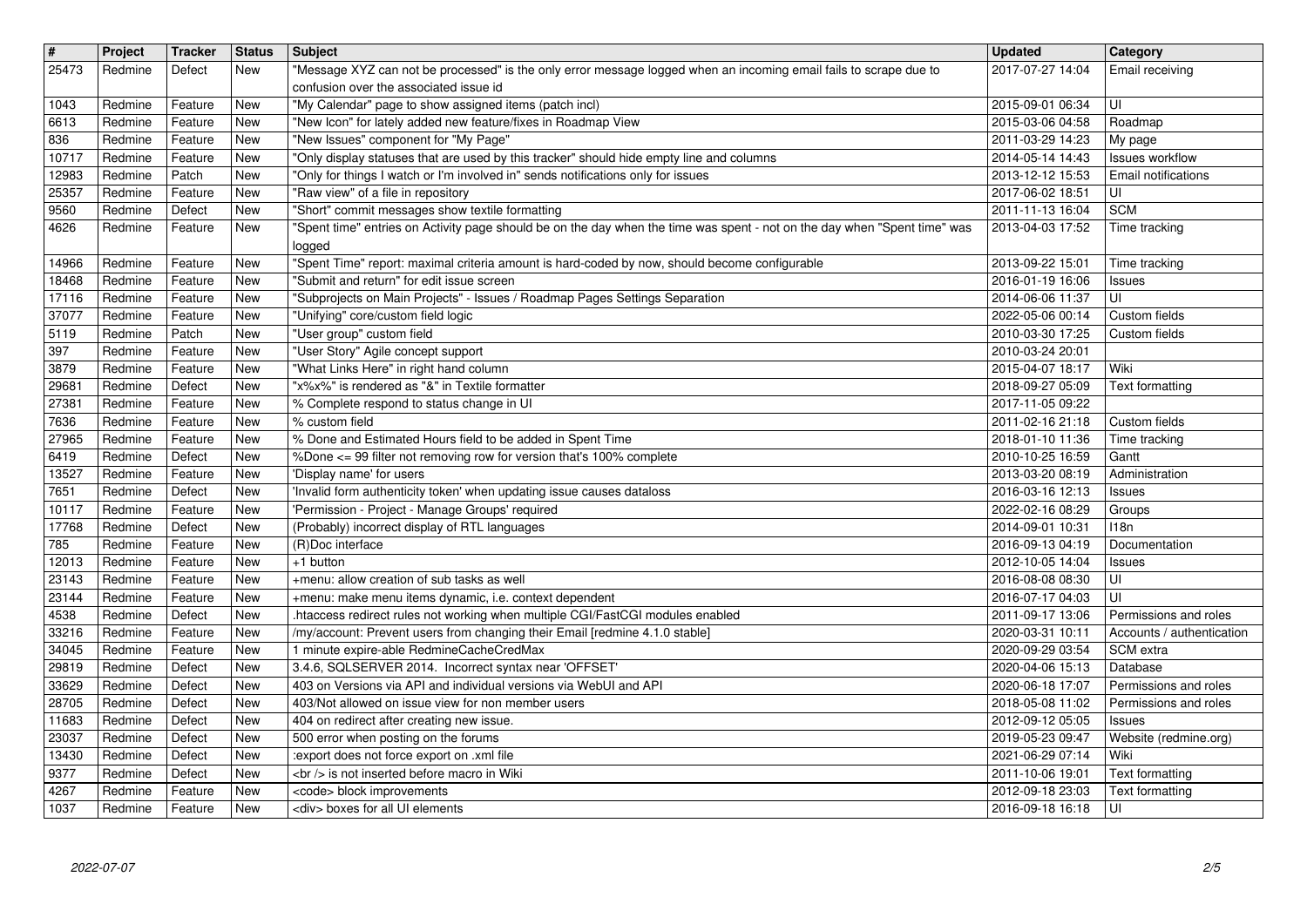| $\overline{\mathbf{H}}$ | Project            | Tracker            | <b>Status</b> | <b>Subject</b>                                                                                                                                         | <b>Updated</b>                       | <b>Category</b>                                     |
|-------------------------|--------------------|--------------------|---------------|--------------------------------------------------------------------------------------------------------------------------------------------------------|--------------------------------------|-----------------------------------------------------|
| 3439                    | Redmine            | Feature            | New           | @Admin: custom fields: Show all available fields                                                                                                       | 2010-12-30 05:30                     | UI                                                  |
| 7986<br>25383           | Redmine<br>Redmine | Feature<br>Feature | New<br>New    | a different method to show the existance of subtasks<br>A feature to add (signature / date)                                                            | 2011-03-25 19:40<br>2017-04-19 17:22 | <b>Issues</b>                                       |
| 2536                    | Redmine            | Defect             | New           | A few incorrect behaviours of bold (upon header and new-line)                                                                                          | 2011-03-23 07:56                     | Text formatting                                     |
| 17844                   | Redmine            | Feature            | New           | A help intercept or better options                                                                                                                     | 2014-09-12 08:01                     |                                                     |
| 32610                   | Redmine            | Defect             | New           | A inner join can be removed                                                                                                                            | 2019-12-11 18:24                     |                                                     |
| 2490<br>35826           | Redmine<br>Redmine | Feature<br>Defect  | New<br>New    | a less cpu-intensive setup for receiving emails through fetchmail/imap (please add to wiki?)<br>a long time subversion diff blocked all other requests | 2018-08-24 14:03<br>2021-08-30 09:11 | Email receiving<br><b>SCM</b>                       |
| 22095                   | Redmine            | Feature            | New           | A mixed version of issue state would be great                                                                                                          | 2016-02-19 14:45                     | Issues                                              |
| 32017                   | Redmine            | Patch              | New           | A much happier blue palette for the header (#header + #top-menu)                                                                                       | 2019-09-06 21:03                     | UI                                                  |
| 5516                    | Redmine            | Feature            | New           | A new field for Quality Assist                                                                                                                         | 2010-05-12 22:17                     |                                                     |
| 15234<br>566            | Redmine<br>Redmine | Patch<br>Feature   | New<br>New    | A popup message after session timeout<br>A possible script or plugin to generate subversion compatible authz permission file?                          | 2013-11-01 08:45<br>2011-03-24 07:39 | Accounts / authentication<br>SCM extra              |
| 22977                   | Redmine            | Defect             | New           | A project member has no access and gets no notification, when being a watcher of the issue                                                             | 2018-05-21 10:45                     | Email notifications                                 |
| 25482                   | Redmine            | Feature            | New           | A recursive watcher option/mode                                                                                                                        | 2017-03-30 16:02                     | Email notifications                                 |
| 2885<br>2876            | Redmine<br>Redmine | Feature<br>Feature | New<br>New    | A segregated numbering per project<br>A simple plan for wiki concurrent edition                                                                        | 2013-03-18 17:08<br>2009-06-30 22:34 | Wiki                                                |
| 18645                   | Redmine            | Feature            | New           | Ability for Users to Customize their own email notifications                                                                                           | 2014-12-15 18:00                     | Email notifications                                 |
| 7655                    | Redmine            | Feature            | New           | Ability to "Group results by" on a list of issues by the "Assignee's group"                                                                            | 2020-06-03 08:17                     | Issues                                              |
| 12444                   | Redmine            | Feature            | New           | Ability to "set as default" settings when creating users                                                                                               | 2021-06-10 14:45                     | Administration                                      |
| 8979<br>21106           | Redmine<br>Redmine | Feature<br>Feature | New<br>New    | Ability to activate a new member for a Project Leader<br>Ability to add attachments (print screens) via notes edit.                                    | 2013-01-07 13:49<br>2015-11-01 10:37 | Projects<br><b>Issues</b>                           |
| 10499                   | Redmine            | Feature            | New           | Ability to add caption to an exported visualization                                                                                                    | 2012-03-20 20:05                     |                                                     |
| 32847                   | Redmine            | Patch              | New           | Ability to add custom css classes to body tag                                                                                                          | 2020-02-11 16:14                     | Plugin API                                          |
| 4868                    | Redmine            | Feature            | New           | Ability to add permissions to Document categories                                                                                                      | 2012-11-18 21:05                     | Documents                                           |
| 9918<br>12579           | Redmine<br>Redmine | Feature<br>Feature | New<br>New    | Ability to add roles as watchers<br>Ability to assign issues to multiple users                                                                         | 2012-01-04 10:38<br>2022-06-05 05:04 | Email notifications<br><b>Issues</b>                |
| 5161                    | Redmine            | Feature            | New           | Ability to backup a project                                                                                                                            | 2010-03-23 21:26                     |                                                     |
| 10252                   | Redmine            | Feature            | New           | Ability to choose a News date                                                                                                                          | 2021-07-14 18:46                     | News                                                |
| 14034                   | Redmine            | Feature            | <b>New</b>    | Ability to choose diff algorithm type for git (patience, histogram)                                                                                    | 2013-05-13 10:54                     | <b>SCM</b>                                          |
| 28150<br>32543          | Redmine<br>Redmine | Feature<br>Feature | New<br>New    | Ability to choose Fields permissions for new issue<br>Ability to choose home page after login                                                          | 2021-07-19 09:50<br>2020-09-24 23:47 | <b>Issues workflow</b><br>Accounts / authentication |
| 2106                    | Redmine            | Patch              | New           | Ability to choose period in 'Spent time' and count of watched issues on 'My page'.                                                                     | 2013-03-21 06:25                     | luı                                                 |
| 11698                   | Redmine            | Feature            | New           | Ability to configure additional groups of keywords with extra features in commit messages                                                              | 2013-07-03 14:21                     | <b>SCM</b>                                          |
| 7724                    | Redmine            | Feature            | New           | Ability to create default forums when a new project is created                                                                                         | 2011-02-25 19:08                     | Projects                                            |
| 4367<br>1688            | Redmine<br>Redmine | Feature<br>Feature | New<br>New    | Ability to delete an issue status that is in use<br>Ability to diff two text attachments on a same page                                                | 2020-04-15 18:35<br>2013-03-13 15:22 | Issues planning<br>Attachments                      |
| 19625                   | Redmine            | Feature            | New           | Ability to disable plugin from Admin area                                                                                                              | 2021-11-18 10:38                     | Plugin API                                          |
| 18189                   | Redmine            | Feature            | New           | Ability to display Issue Count in the sidebar next to custom queries                                                                                   | 2015-09-16 14:32                     | Issues                                              |
| 11519<br>2793           | Redmine<br>Redmine | Feature<br>Feature | New<br>New    | Ability to edit wiki comments after entry saved<br>Ability to escape external links using !                                                            | 2019-05-01 01:01<br>2011-03-23 08:00 | Wiki<br>Text formatting                             |
| 9992                    | Redmine            | Feature            | New           | Ability to filter issue subtasks in issue form                                                                                                         | 2021-08-18 21:37                     | Issues                                              |
| 11619                   | Redmine            | Feature            | New           | Ability To Have Redmine Issue Update Notifications Send Full Ticket History                                                                            | 2012-11-20 00:50                     | Email notifications                                 |
|                         |                    |                    |               |                                                                                                                                                        |                                      |                                                     |
|                         |                    |                    |               |                                                                                                                                                        |                                      |                                                     |
|                         |                    |                    |               |                                                                                                                                                        |                                      |                                                     |
|                         |                    |                    |               |                                                                                                                                                        |                                      |                                                     |
|                         |                    |                    |               |                                                                                                                                                        |                                      |                                                     |
|                         |                    |                    |               |                                                                                                                                                        |                                      |                                                     |
|                         |                    |                    |               |                                                                                                                                                        |                                      |                                                     |
|                         |                    |                    |               |                                                                                                                                                        |                                      |                                                     |
|                         |                    |                    |               |                                                                                                                                                        |                                      |                                                     |
|                         |                    |                    |               |                                                                                                                                                        |                                      |                                                     |
|                         |                    |                    |               |                                                                                                                                                        |                                      |                                                     |
|                         |                    |                    |               |                                                                                                                                                        |                                      |                                                     |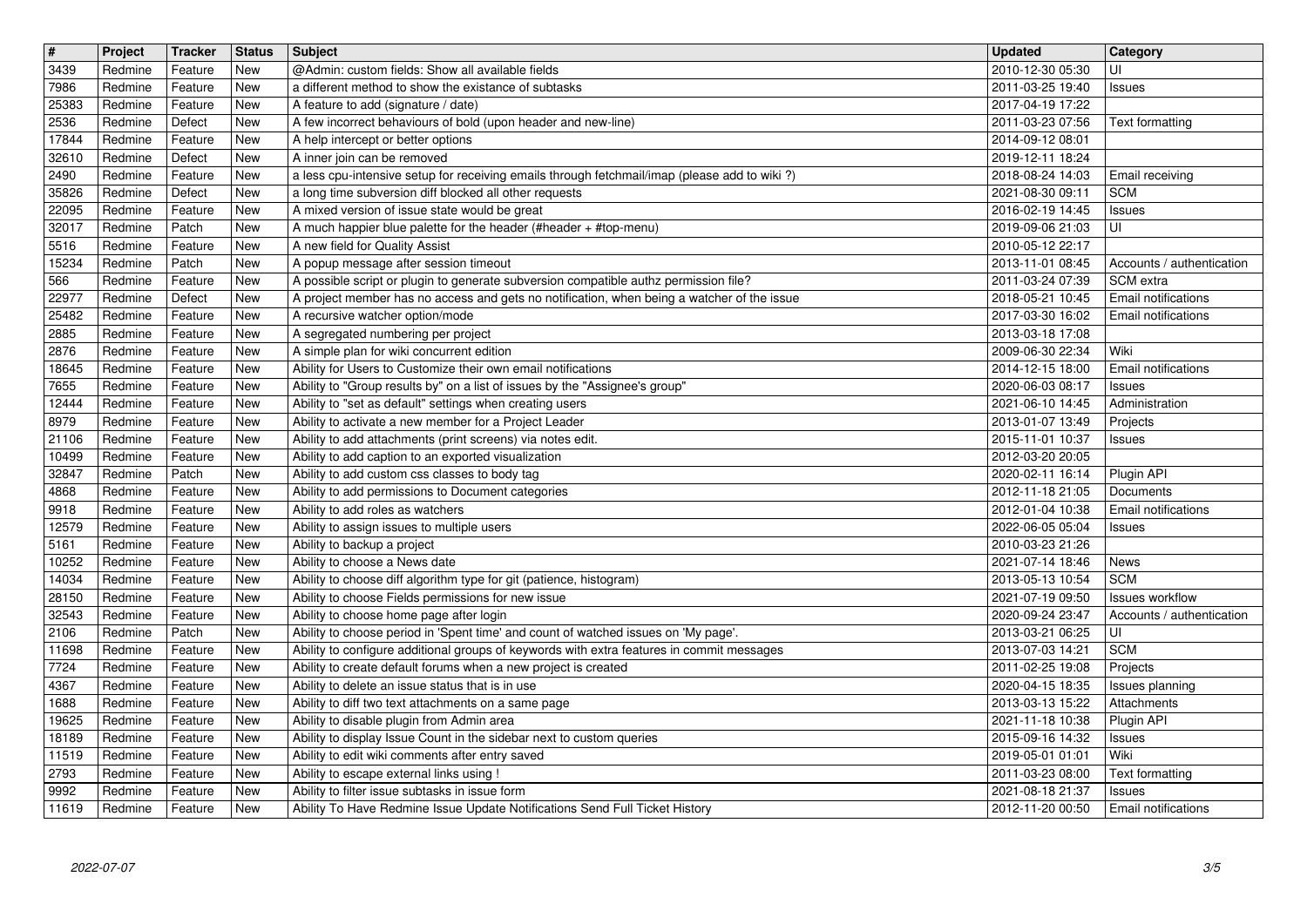| $\overline{\mathbf{H}}$ | Project            | Tracker            | <b>Status</b>     | <b>Subject</b>                                                                                                                      | <b>Updated</b>                       | <b>Category</b>                                     |
|-------------------------|--------------------|--------------------|-------------------|-------------------------------------------------------------------------------------------------------------------------------------|--------------------------------------|-----------------------------------------------------|
| 30483                   | Redmine            | Feature            | New               | Ability to hide issue elements in PDF export.                                                                                       | 2019-01-23 12:31                     | PDF export                                          |
| 5922<br>10383           | Redmine<br>Redmine | Feature<br>Feature | New<br><b>New</b> | Ability to ignore current user in Query model<br>Ability to ignore files from commit diff                                           | 2010-07-21 08:52<br>2012-03-06 10:39 | Issues<br>SCM extra                                 |
| 33328                   | Redmine            | Feature            | New               | Ability to import watchers when importing issues from csv                                                                           | 2020-04-20 13:45                     | Importers                                           |
| 3272                    | Redmine            | Feature            | New               | Ability to import wiki image from other wiki page                                                                                   | 2021-11-01 01:34                     | Wiki                                                |
| 19108                   | Redmine            | Patch              | New               | Ability to limit search to last week/month/year                                                                                     | 2015-02-14 20:55                     | Search engine                                       |
| 6188<br>8891            | Redmine<br>Redmine | Feature<br>Feature | New<br>New        | Ability to link Wiki page specific version<br>Ability to manage Role assignments by individual Group Member.                        | 2012-06-29 14:51<br>2011-10-29 20:02 | Wiki<br><b>Issues workflow</b>                      |
| 10011                   | Redmine            | Feature            | New               | Ability to mark the current task                                                                                                    | 2012-01-23 13:03                     |                                                     |
| 1699                    | Redmine            | Feature            | New               | Ability to move wiki attachments from one page to another                                                                           | 2018-03-16 22:12                     | Attachments                                         |
| 1984                    | Redmine            | Feature            | New               | Ability to obsolete an uploaded file                                                                                                | 2020-04-04 05:41                     | Attachments                                         |
| 4101<br>1687            | Redmine<br>Redmine | Feature<br>Feature | <b>New</b><br>New | Ability to prevent a news item from appearing in the front page and the central news feed.<br>Ability to quote a patch in a comment | 2009-10-24 13:02<br>2016-09-15 14:36 | <b>News</b><br>Issues                               |
| 7978                    | Redmine            | Feature            | New               | Ability to reference another issue when creating new one                                                                            | 2011-03-24 01:58                     | Issues                                              |
| 18669                   | Redmine            | Feature            | New               | Ability to remove Wiki (page) history                                                                                               | 2020-04-01 06:49                     | Wiki                                                |
| 29490<br>15010          | Redmine<br>Redmine | Feature<br>Feature | New<br>New        | Ability to restrict time logging on certain tracker types<br>Ability to set a list of keywords available for issues                 | 2018-09-04 08:33                     | Time tracking                                       |
| 33445                   | Redmine            | Feature            | New               | Ability to set default start/due date via the CLI for issues created by the MailHandler                                             | 2013-09-30 09:53<br>2021-10-14 17:31 | Search engine<br>Email receiving                    |
| 11210                   | Redmine            | Feature            | New               | Ability to set default values for any fields of a task individually for each user and/or project                                    | 2013-10-21 19:15                     | <b>Issues</b>                                       |
| 5973                    | Redmine            | Feature            | New               | Ability to set project icons                                                                                                        | 2022-03-02 08:17                     | Projects                                            |
| 20689<br>6648           | Redmine<br>Redmine | Feature<br>Feature | New<br>New        | Ability to set properties during repository creation (SVN reposman)<br>ability to sort all fields on time entry page                | 2015-10-07 04:35<br>2011-06-03 09:24 | SCM extra<br>Custom fields                          |
| 14287                   | Redmine            | Feature            | <b>New</b>        | Ability to sort Repository Content by field                                                                                         | 2013-06-14 18:35                     | <b>SCM</b>                                          |
| 20310                   | Redmine            | Feature            | New               | Ability to switch date format (from relative into absolute) in issue notes titles                                                   | 2020-04-22 23:17                     | <b>Issues</b>                                       |
| 10592                   | Redmine            | Feature            | New               | Ability to Sync with Mac OS X Address Book Server via Carddav                                                                       | 2012-04-03 13:22                     |                                                     |
| 27135<br>17972          | Redmine<br>Redmine | Feature<br>Feature | New<br>New        | Ability to un-watch issues<br>Ability to use a parent task to create a known set of sub tasks                                       | 2017-11-05 08:05<br>2014-10-26 02:42 | Issues<br>Issues                                    |
| 877                     | Redmine            | Feature            | New               | ability to vary the units used to track time                                                                                        | 2010-03-22 21:25                     |                                                     |
| 13981                   | Redmine            | Feature            | New               | Abilty to configure subject of email                                                                                                | 2013-05-06 15:06                     | Email notifications                                 |
| 2711                    | Redmine            | Feature            | New               | Able to create 'folder' to classify uploaded files.                                                                                 | 2011-04-11 01:18                     | Documents                                           |
| 4388<br>31111           | Redmine<br>Redmine | Feature<br>Defect  | New<br>New        | Ablitity to rearrange tracker fields for particular project<br>About custom fields in List format or Key/value list format          | 2013-04-09 15:56<br>2019-03-28 21:22 |                                                     |
| 13508                   | Redmine            | Defect             | New               | About default filter for assignee                                                                                                   | 2013-03-20 08:44                     | Gantt                                               |
| 7062                    | Redmine            | Feature            | New               | About Repository update notification problem                                                                                        | 2010-12-11 13:15                     | <b>SCM</b>                                          |
| 4316                    | Redmine            | Feature            | New               | about timelog approval workflow                                                                                                     | 2010-02-06 03:12                     | Time tracking                                       |
| 32000<br>10143          | Redmine<br>Redmine | Feature<br>Feature | New<br>New        | abstraction layer for notifications<br>Abuse Reporting Method                                                                       | 2019-09-03 11:15<br>2013-05-02 03:18 | <b>Email notifications</b><br><b>Plugin Request</b> |
| 4071                    | Redmine            | Patch              | New               | Accept more input when replying to a ticket using e-mail                                                                            | 2010-11-12 14:17                     | <b>Email receiving</b>                              |
| 9329                    | Redmine            | Feature            | New               | accept translations with arguments on tabs label (render_tabs)                                                                      | 2011-09-27 10:45                     | 118n                                                |
| 1462                    | Redmine            | Feature            | New               | Access control to trackers by user roles/profiles                                                                                   | 2009-02-27 16:09                     | Issues permissions                                  |
| 35663<br>10341          | Redmine<br>Redmine | Feature<br>Feature | New<br>New        | Access custom fields in project specific activities via Redmine API<br>Access issue form with a specific role                       | 2021-08-02 15:26<br>2012-03-08 16:51 | <b>REST API</b><br><b>Issues</b>                    |
| 28025                   | Redmine            | Patch              | New               | Access project jump box with hotkey                                                                                                 | 2019-11-20 14:27                     | l UI                                                |
|                         |                    |                    |                   |                                                                                                                                     |                                      |                                                     |
|                         |                    |                    |                   |                                                                                                                                     |                                      |                                                     |
|                         |                    |                    |                   |                                                                                                                                     |                                      |                                                     |
|                         |                    |                    |                   |                                                                                                                                     |                                      |                                                     |
|                         |                    |                    |                   |                                                                                                                                     |                                      |                                                     |
|                         |                    |                    |                   |                                                                                                                                     |                                      |                                                     |
|                         |                    |                    |                   |                                                                                                                                     |                                      |                                                     |
|                         |                    |                    |                   |                                                                                                                                     |                                      |                                                     |
|                         |                    |                    |                   |                                                                                                                                     |                                      |                                                     |
|                         |                    |                    |                   |                                                                                                                                     |                                      |                                                     |
|                         |                    |                    |                   |                                                                                                                                     |                                      |                                                     |